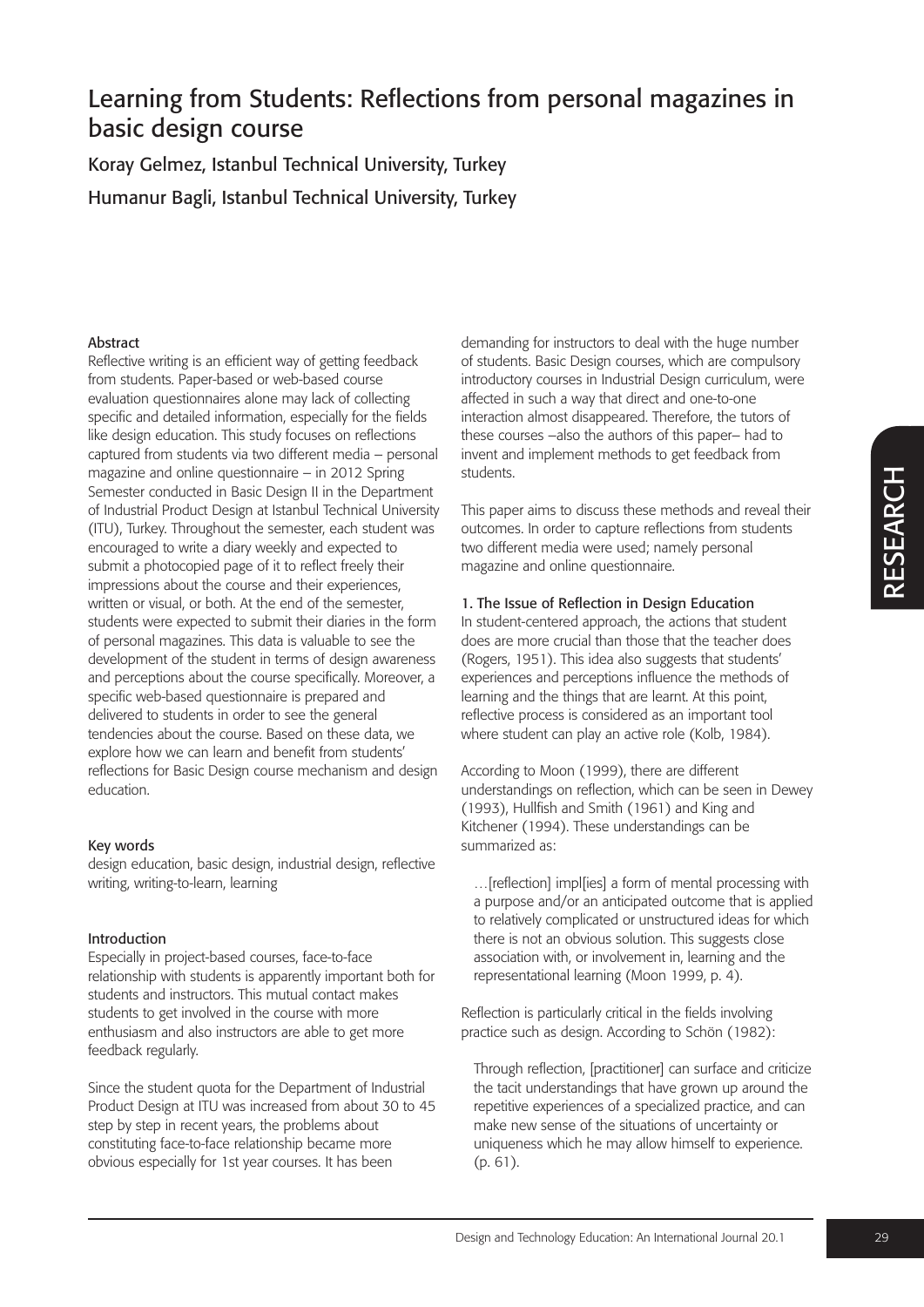He points out two major notions: reflection-in-action and reflection-on-action. While "reflection-in-action" corresponds to thinking on feet, "reflection-on- action" implies re-considering a practice later. The former one is highly related to considering experiences, feelings and theories in use. By this way, practitioner can inform his actions with new approaches. However, the latter one refers to thinking on past actions. Therefore, practitioner can examine his actions by revisiting them (Schön, 1982).

In summary, reflection is closely connected with the action; and practitioners should learn frame and reframe the problems and make necessary changes during actions (Schön, 1982).

As Dewey (1993) posited, "The function of reflective thought is…to transfer a situation in which there is experienced obscurity, doubt, conflict, disturbance of some sort, into a situation that is clear, coherent, settled and harmonious" (p. 100- 101). This becomes more crucial in the context of design-related domains where problems are wicked; and thus ambiguous (Buchanan, 1992; Rittel and Webber, 1973).

Based on Schön's "Reflective Practitioner", there has been a tendency to search for getting reflections from students. In this context, the idea of reflective journal offers a tool for "inner dialogue that connects thoughts, feelings, and actions" (Hubbs and Brand, 2005, p.62). Specifically, the personal journal/diary (personal magazine in this paper) is considered as a narrative descriptive writings where students can share their secrets and no interaction between tutor and students occurs (Hubbs and Brand, 2005).

In short, diaries are used with the purpose of "help[ing] the students reflect on their own learning process, including subjective experiences, and relate learning from literature to their ongoing design project" (Lee et al., 2011).

In this study, personal magazines (a compilation of diaries in a graphically arranged format) are used to capture reflections in Basic Design course.

#### 2. A Brief Glance Into Basic Design Course

Basic Design is a compulsory and introductory course in the first year of the curriculum in design education. Many design educators regards it as 'indispensable' (Özer, 2004). The course can be considered as practice-based, focusing on visual perception, principles of basic structures, form-function relationship, and color theory. The foundation of the Basic Design concept is highly

connected with the perception theories of Gestalt, which created the curriculum of Bauhaus school (Denel, 1981). Denel (1979) defines Basic Design as a mental system emphasizing on the visual dimension and considers it as the foundation of and beginning of architectural education. He asserts that it is problematic to implement Bauhaus practices entirely and without questioning; and proposes holistic approaches in the studio classes and a modification for specific conditions (Denel, 1979).

Inevitably, the ever-changing approaches and evolving concepts affect the understanding of design education. Kolko (2000) criticizes today's design pedagogy approaches for still being focused on form-giving, rendering, model making and styling instead of business strategies, user-centered design and service design etc. However, Basic Design courses seem to have a very important role as an introductory course in Industrial Design curriculum in the appearance of these new trends with a broader perspective.

According to Boucharenc (2006), Basic Design education is still a very crucial element in design education curriculum in most of the countries. More specifically, Blachnitzky (2011) explores whether there is a consensus among first year design educators in basic design principles (two- and three-dimensional basics, shape, color and experimentation with materials). In short, since human sensation remains the same, in today's design education it is still valid to include these principles in order to develop a common visual language, to practice their perception, and to cultivate a specific way of learning. Not surprisingly, some of the educators believe that teaching design basics in general is not adequate and propose that real-world design projects should also be engaged in Basic Design (Blachnitzky, 2011). At the same time, it is also vital for instructors to seek proper methods for design pedagogy and to be aware of different pedagogical attitudes (Farivarsadri, 2001). Therefore, besides generating the design projects to be assigned to the students, it is significant to develop proper methods to establish coherent communication with the students.

Since this study is based on students' reflections in Basic Design II in the Department of Industrial Product Design at Istanbul Technical University (ITU), the series of exercises conducted throughout semester will be introduced briefly in this section.

Basic Design II is a compulsory course, which has a prerequisite of completing the Basic Design I, for Industrial Product Design students at ITU. The course content is basically composed of: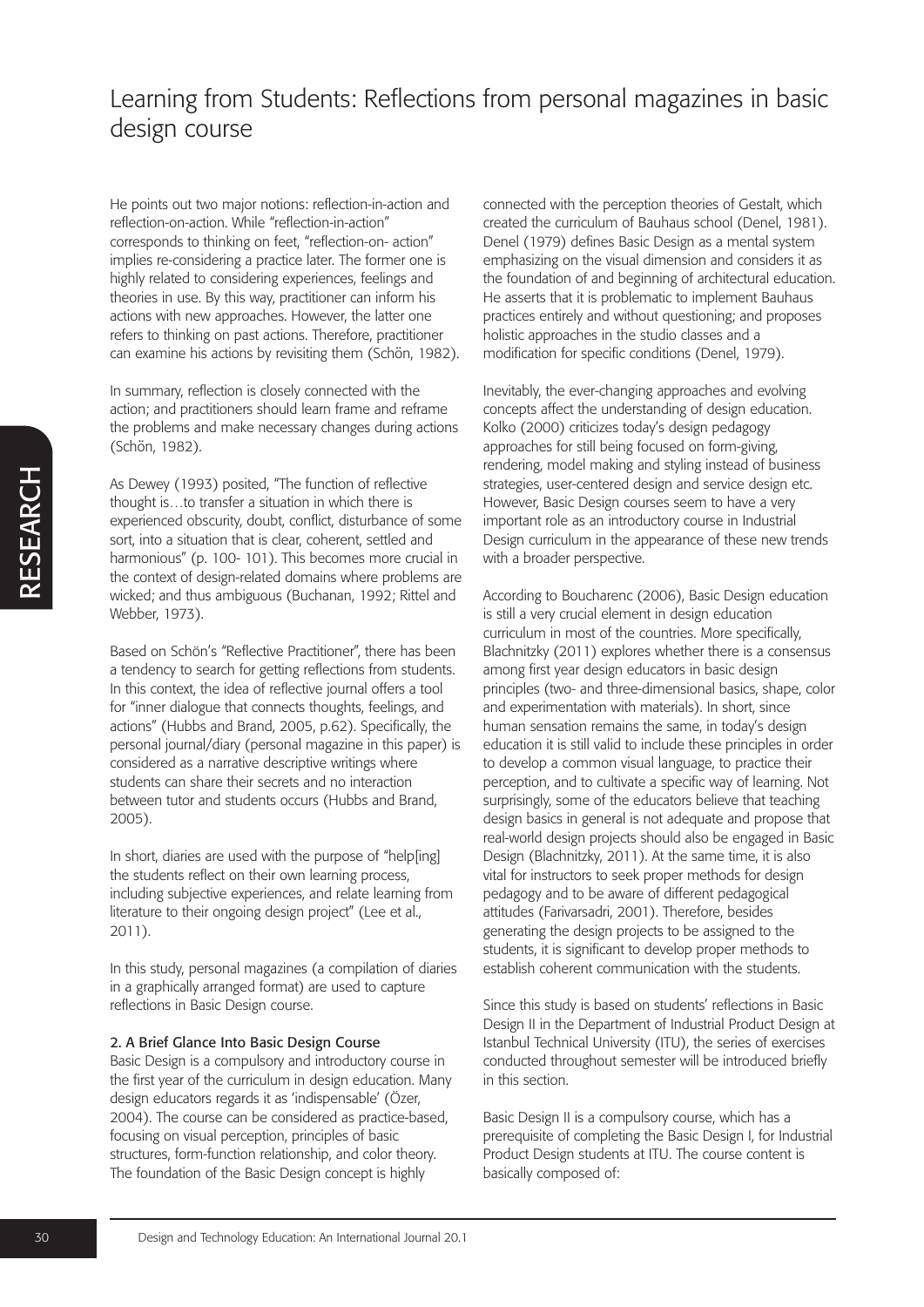Three dimensional, structural and basic functional design exercises, Building structural designs with different materials, Experimental exercises on Motion, Structure, Mass, Texture and Light, Design as problem solving method, Creative strategies in design. Experimental design and applications, Design problems of 3-D functional systems and experimental 3-D design studies (ITU Course Catalogue Form, 2009).

Even if the course content shares some similar characteristics with Bauhaus ecole, the course tutors are seeking new approaches by adopting new design exercises and applications for today's student profile and conditions. Getting reflections by using personal magazine is the result of this approach.

In 2012 Spring Semester, the following exercises were assigned in Basic Design II course:

- Body Extension: Focusing on the interaction between human body and object
- Color and Objects: Differentiating objects by the element of color
- Logo and Layout: Designing logo and developing layouts
- Solid, Liquid, Gas: Expressing states of matter in 3D
- 3D Abstraction: Abstracting a pinecone and analyzing its structure
- Music Abstraction: Expressing music styles in 3D
- Structure: Elevating a heavier than 80 kg person to 25 cm high with corrugated cardboard
- Reaction to Wind: Developing a system that reacts to the wind
- Award Set: Designing an award set for an event or competition
- Pure Function: Designing a system that holds, carries, displays and charges a cell phone
- Collapsible Seating Unit

### 3. Method and Data Collection

In this study, mainly two media were used for data collection about reflections of students about the course: the personal magazines and the online questionnaire. While personal magazines provide students' insights, online questionnaire offers general tendencies on the course.

### 3.1. Personal Magazines

Students were encouraged to write a diary weekly and expected to submit a photocopied page of it each week throughout the semester. Via diaries, they could reflect their impressions generally about their journey in relation to the course, visually, literally or both. At the end of the semester, students were expected to submit their diaries



*Figure 1: Personal magazines, 01.06.2013. Photograph by Koray Gelmez*

as a personal magazine, i.e. arranged in a graphically designed format. As tutors, we did not interfere with the content and the format of personal magazines so that they could freely express themselves (Figure 1 and Figure 2). We named it as "personal magazine" for two reasons. First,



*Figure 2: Sample personal magazine pages, 01.06.2013*

"personal" makes it specific to the students, which encourages them to share their personal insights and stories with us. Also, magazine implies the idea of arranging the pages in a coherent manner. Coherency is one of the important dimensions of Basic Design, where students are supposed to reflect visually with a proper layout and design elements. Therefore, the visual arrangements of magazines are also important where students can reflect their visual understandings gained through semesters.

The texts in the magazines were analyzed and revealed qualitatively since they contained rich and contextual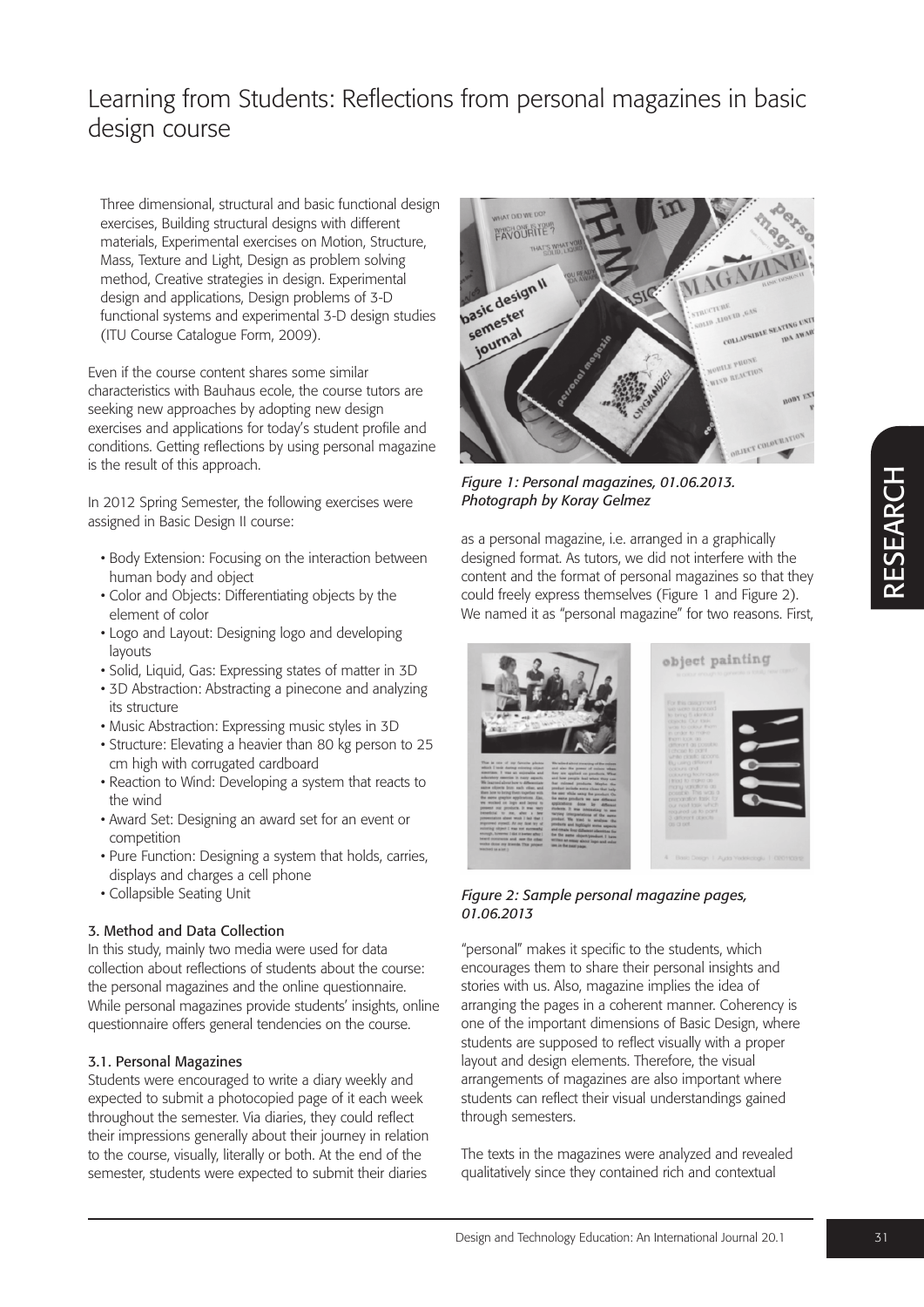

### *Figure 3: Skills related to problem definition and process*

information. Mere descriptive statements related to the design process were excluded from the analysis, such as:

We started to the semester with body extension. I made an extension that I could put on my hand.

We have to make a pinecone abstraction and draw it on A3.

Since these kinds of statements do not include enough analysis and elaboration, we did not consider them as a research input in this study.

However, personal insights were clustered into highlights. While composing these highlights, we used both the excerpts from the personal magazines as well as our observation throughout the semester.

### 3.2. Online Questionnaire

Online questionnaire was conducted at the end of the semester to gather general tendencies about the course. 29 students filled in online questionnaire. The first section of the questionnaire contained general evaluation questions about the course. In the first section, we aimed to check if there was a problem with the course mechanisms, tutors' methods/attitudes and to learn students' approaches in general.

The first section of the questionnaire reveals that students mostly agreed that the course was conducted properly and the students were motivated for the course sufficiently. However, most of them think that there were

some problems regarding assessment and workload.

The second section of the questionnaire included the course-specific questions. In this way, we aimed to gather data specifically related to the course. Therefore, we prepared questions on the projects assigned during semester. Also, we asked them which skills that they gained during the course. In this question, there were 22 skills listed, which can be categorized into 3 categories: Skills related to problem definition and process; technical skills and personal skills.

- *Skills related to Problem Definition and Process*: Time planning, Defining problem, Problem solving, Experiencing design process properly
- *Technical Skills*: Ability to work individually, Ability to work in groups, Concept development, Analyzing formfunction relationship, Visual presentation quality, Verbal presentation quality, Ability to analyze materials
- *Personal Skills*: Critical thinking, Curiosity in profession, Creative thinking, Abstract thinking, Working in a disciplined way, Self-confidence, Courage, Communication with tutors, Learning from others, Learning from environment, Openness to criticism

### 4. Highlights from Personal Magazines

In this section, highlights from personal magazines will be revealed in relation to the skills listed in the online questionnaire: Skills related to Problem Definition and Process, Technical Skills and Personal Skills. In order to give clues on contextual information, the projects' names are given in brackets.

### 4.1. Problem Definition and Process

As online questionnaire shows (Figure 3), 76,9% of students think that they gained skills on defining problem very much (19,2%) and much (57,7%). In personal magazines, apart from mere descriptions we can also see several statements on defining problem. The fact that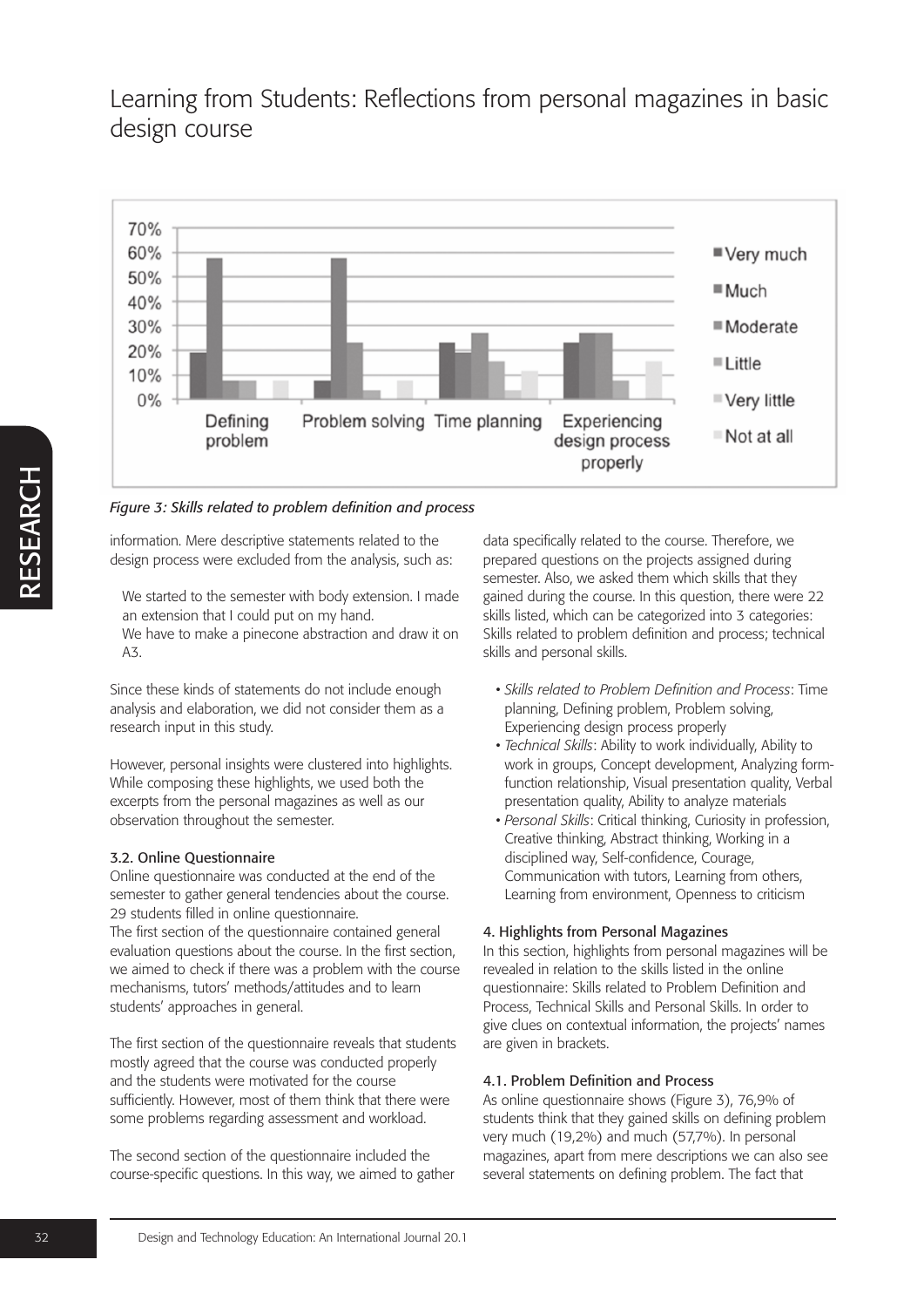$\alpha$ щ S யு  $\blacktriangleleft$  $\boldsymbol{\alpha}$  $\bigcup$ H

# Learning from Students: Reflections from personal magazines in basic design course

students try to define the problems by using their own words can be considered as a positive effort for internalizing problems:

Even though we have difficulties in understanding in the beginning and our projects were not good, we understood it in the end: Explore your body! [Body Extension]

…the exercise related to music must be done with the feeling. [Music Abstraction]

That was one of the hardest projects for me and it possibly was the hardest one. Mutant pinecone work is an abstraction exercise in order to understand the structure and graphic values of the pinecone. [3D Abstraction] This initial exercise of the semester was very important and taught us a lot of things. It enhanced our observation skills and exploring the things we were surrounded, and the most important was the interaction between human body and the product. [Body Extension]

80,8% of students believe that Basic Design course affected their problem solving skills much or on an average. Finding excerpts regarding problem-solving skills from personal magazines is difficult because this is a skill embedded to students' projects. Here are some examples from their magazines:

The most important thing in abstracting a pinecone was not about what you were thinking. The important thing was the final product. [3D Abstraction] I tried to internalize what abstraction was. While abstracting an object, we had to ignore certain features and differentiate it. At the same time, we had not to lose the origin. [3D Abstraction]

From questionnaire, we can see that there is almost an equal distribution on the contribution of skills related to time planning. In personal magazines, some students complain about the problems they faced to due to the time limitation. This problem may occur due to the lack of their experience. Since they cannot foresee unexpected problems, they can have problems with time:

Since I could not think of binding details and the system, the time I spent at the atelier got longer. As I was working, I faced with new problems and tried different solutions. [Collapsible Seating Unit] In some cases, time can become an obstacle that affects their thinking:

Time limitation restricts our creative thinking; and this shows us the importance of time for our occupation. [Body Extension]

#### 4.2. Technical Skills

As we can see from online questionnaire (Figure 4), students think that Basic Design II contributed on the ability to work individually much more than that to work in groups. This may occur because most of the exercises conducted in this course were designated to work individually. We observed some problems in assigning exercises for teamwork such as heterogeneity in composing groups, difficulties in assessment and distribution of work. That's why, only 1-2 short-time group works are given to students; which are specifically designed for teamwork (see Bagli and Gelmez, 2013). Therefore, this limitation may turn out lack of improving ability to work in groups. However; as we can infer from the personal magazines, even these limited group exercises make them to be aware of the difficulties in working in groups:

> I was convinced that working in groups was very challenging. [Structure] There were three of us in this project. Working together was different. Whereas you could implement what you are thinking in individual projects immediately, you had to tell and convince others in group projects. [Structure]

Also, they can notice the positive aspects of group projects:

…this makes us to gain experience on working in groups as well. We saw that opposite ideas might refute ours. Besides, since this project improved the ability to work in groups, it was very important and beneficial. [Body Extension]



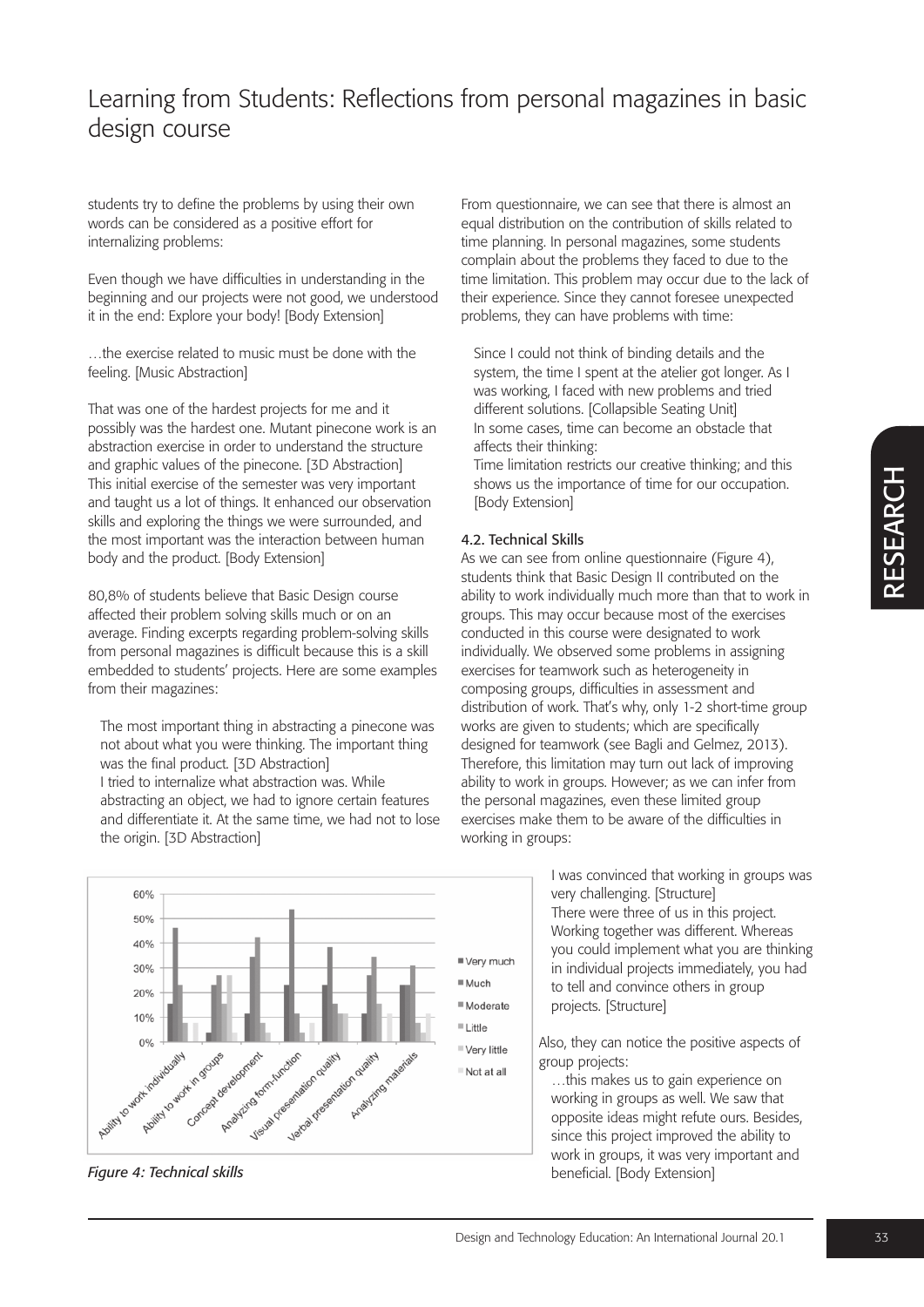There were a plenty of statements in personal magazines on analyzing materials, which is an important aspect of the course. In almost every exercise, we try to allocate time to focus on exploring different materials and understanding their nature; and thus their capabilities and restrictions. That's why; we are able to find a lot of statements about materials in personal magazines especially in 3D structural exercises:

The strength of corrugated cardboard is obvious. You cannot expect much from it. Here, design comes into play. [Structure]

Our project was not successful in 3D. In fact, it would have been more effective if we had implemented our ideas into our 3D model. [Structure]

For a long time, we could not do anything. After we recognized the material, we saw the capacity of it. [Structure]

Although I tried to make models around my scenario, I could not reach to the result that I desired due to the wrong material usage. But it helped me to think about all materials' and forms' structures in nature. [3D **Abstraction** 

The type of the material and the dye was very important. They had to match. Each dye might not fit to each material. [Color and Objects]

The fact that material was compelling affected the class very much. [Structure]

The most important thing was to explore the facet of runnels. [Structure]

In addition to these specific examples, some students would like to make general inferences regarding materials:

What is interesting is; howsoever strong the material and binding details, if the system is not durable, it is inevitable that the structure will collapse. [Structure] In structural systems, using the material properly increases durability. [Structure]

The fact that we worked on various subjects in Basic Design provided us to see new materials and thus we found opportunity to focus on our future directions and field of study. [Color and Objects]

There are also few examples of skills related to verbal and visual presentation quality:

…but I could not explain my ideas with my model and speech. That's why, my presentation was not good. [3D Abstraction]

Additionally, I had difficulties in layout of the presentation. But I love my drawing. [Color and Objects] I think I did not solve presentation techniques. I could

not understand because of either time limitation or obstruction in thinking. [Color and Objects]

#### 4.3. Personal Skills

In personal magazines, there are a lot of expressions about how the course contributed to their critical thinking, which is also supported by the questionnaire (Figure 5). This shows that students are mostly aware of what they gained from the course. This is also a sign that they become reflective where the degree of self-questioning and elaboration are high. They even criticize their works or processes showing that they internalize being critical:

My drawing was weak; however, they were good as product family. [Color and Objects] I guess I played safe. Actually, this project was suitable for being experimental [Solid, Liquid, Gas] Thinking like that does not mean that I can find good ideas and implement them. [3D Abstraction] I understood wrong, I still can't believe how I did it. [Body Extension]

Scarcity in projects and difficulty in working show me that it is really hard to change things that one is used to and is conditioned unconsciously. Although I am not satisfied with the result right now, this exercise is a good beginning for making more innovative things by breaking some biases. I think creating awareness is already a positive aspect of this class. [Color and **Objects** 

I tried to make a style with lines but this was not good either. That is, it was boring as well as nothing different and unique to me. [Award Set]

In this course, it is also crucial to get collective feedback. In other words, we encourage students to listen and contribute to the critics about projects of their friends where they can learn even more. They seem to highly agree with this as we can see from the questionnaire (Figure 5). Some students mention on learning from others in their magazines:

Additionally, my friends' projects with extrusion drew my attention. Rather than a real 3D, these projects offered fake 3D as I did in my graphic design works. [Award Set] What I gained from the successful examples was that I learnt how to use the material. They helped me while I was making the project again. [Structure] At my first trial of coloring object I was not successful enough, however I did it better after I heard comments and saw the other works done by my friends. This project teaches us a lot. [Color and Objects] I was really confused at first. After critics, it was clarified. [Reaction to Wind]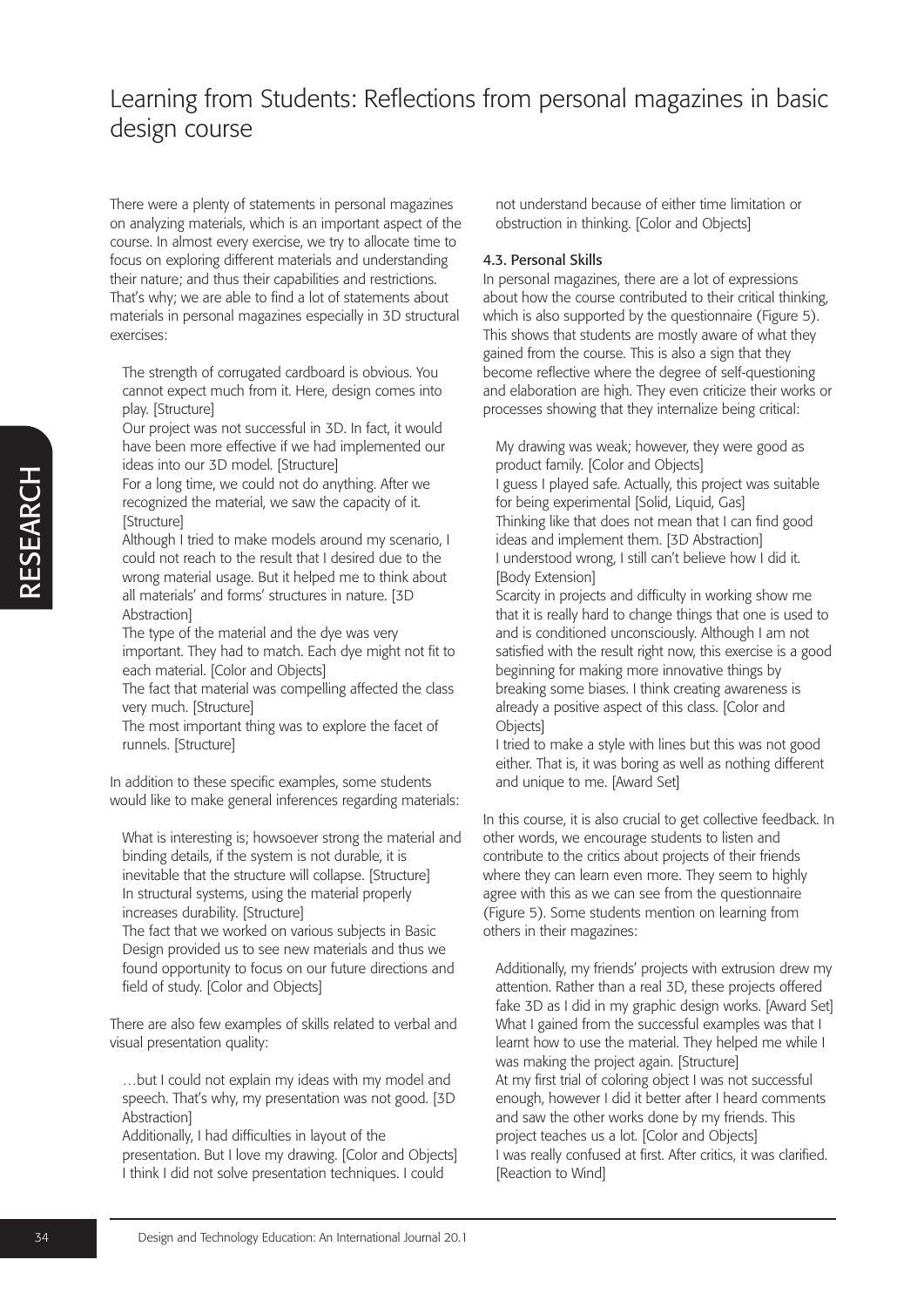

*Figure 5: Personal skills*

When I looked at other projects in the class, watching studio critics was very useful for me. [Body Extension] Because I could not attend to the class, I could not get feedback. Since I did not know what they were talking, this was a disadvantageous for me and I had to follow the class back. [Collapsible Seating Unit]

Apart from these highlights, we have difficulties in finding statements on skills we did not mention in highlights such as curiosity in profession, creative thinking, abstract thinking, courage etc.

### 4.4. Other Highlights

Apart from the highlights, mentioned above, we also observe that students tend to reflect their experiences from daily life and their emotions, which can be regarded as a special effect of free writing as a method. As we can see from the magazines, students are affected from their experiences especially while initiating a project. For instance;

Since I am living in dormitory, I have troubles with the cables. This triggers my project. [Pure Function] The first thing that came to my mind was heater because I have problems with one-sided heaters. [3D Abstraction]

A speaker in a seminar – I could not remember name – talked about designing hexagonal office units for Herman Miller. This came to my mind and I continued to the project with this. [Award Set]

Also, students want to reflect their emotions evoked during their design processes. We can also observe these during our classes especially in the verbal presentation of their project juries. The fact that they both feel negatively or positively during the process shows that they tend to build strong emotional attachments with the projects and thus the course. From the excerpts below, we can see the effects of happiness, fear, and excitement etc.:

Getting positive comments in the jury makes me happy. [Body Extension]

After long trials, I finished the project. I was really happy. [Award Set]

I did not assert that I designed a good logo but it was not so difficult that I feared in the beginning. [Logo and Layout]

In fact, the feeling of remembering previous projects and benefitting from our experiences make me excited all of a sudden. I hope I can learn to direct my excitement in a positive way for my projects in the future. [Logo and Layout]

Starting to the issue of structure with this way was a bit scary. [Structure]

As usual, we felt lonely in a middle of a big sea again. Even if one knows swimming, he cannot reach to the land. The saver might be a rope from a boat. Again we are feeling the same. [Logo and Layout]

Perceiving the shapes on the pinecone was an amusing process. [3D Abstraction]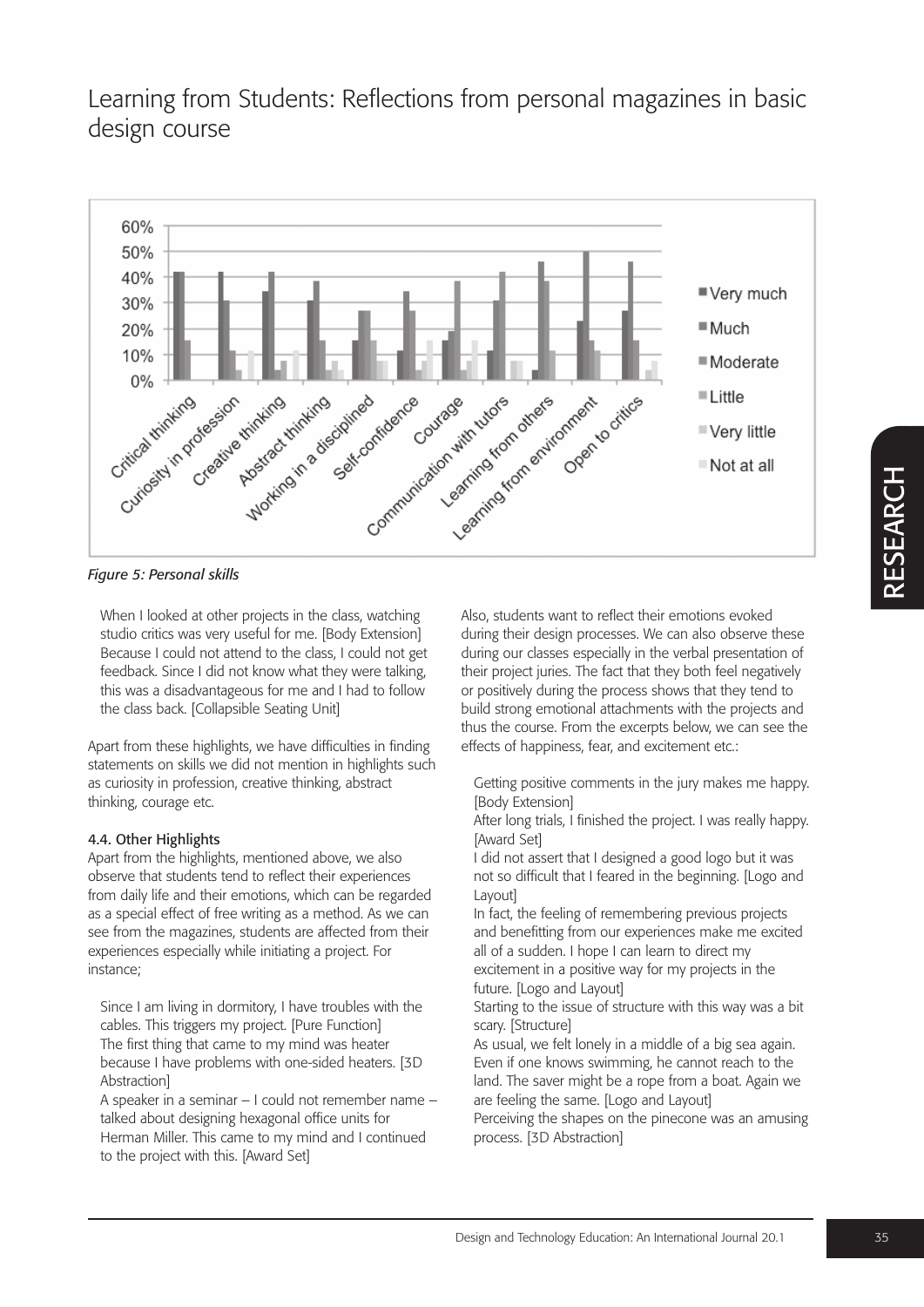As seen from the excerpts, there is a wide range of emotions that students mention in their magazines. This implies that most of the students feel free while reflecting themselves as a positive effect of free writing.

#### Conclusion

This paper investigates capturing reflections from students via free writings in the form of personal magazines in a Basic Design course, which is supported by the data of an online course evaluation form. It is observed that personal magazines have contributed to both students and tutors as a strong and rich way of reflection.

As seen from the rich data gained from the excerpts in the magazines, most of the students become reflective in terms of transferring their impressions on Basic Design course. This is considered as a positive long-term trait for students as individuals. According to Moon (1999), "a person who is reflective seems to be someone who comfortably and successfully engages in the mental activity of reflection and would make decisions that are well considered" (p.5). For the first year design students, we think that it is noteworthy to gain these skills and become aware of them for their professional development.

One of students questions herself and reflects her opinions referring to the nature of design that involves uncertainty:

I found a chance to think on while we were completing our Basic Design course. I asked myself questions and as usual I could not find certain answers (I guess this is Industrial Design tradition). However, with this second semester, I am aware of the change happening inside me.

Moreover, students' reflections influence not only tutors' motivation but also tutors' perspectives while building their on-going and future courses. Therefore, reflections can become one of the main tools to learn from students and rethink, develop and transform the content and the style of the course itself accordingly.

In summary, personal magazine as a tool of free expression surely serves as mediator, facilitator and also a translator that enables to understand students' dialects. It is also a strong emotive and cognitive link between student and tutor, student and his/her learning process, tutor and the course design.

#### Acknowledgements

Thanks to our students who took Basic Design II courses in 2012.

#### References

Bagli, H. & Gelmez, K. (2013). Who is the designer?: An experience of collectivism in Basic Design course. *DRS // Cumulus Oslo 2013 The 2nd International Conference for Design Education Researchers*, 14-17 May 2013, Oslo, Norway.

Blachnitzky, A. (2011). Is it still valid to teach principles of two-and three-dimensional design? A documentation of design foundation courses in European Design Universities. *Design Principles and Practices: An International Journal*. 5(6). 19-27.

Boucharenc, C. G. (2006). Research on Basic Design education: An international survey. *International Journal of Technology and Design Education*. 16(1)-30.

Denel, B. (1979). *A method of Basic Design*, METU Press, Ankara.

Denel, B. (1981). *Temel tasarım ve yaratıcılık [Basic Design and Creativity]*. ODTÜ Mimarlık Fakültesi Basım İşliği (METU Architecture Press), Ankara, Turkey.

Dewey, J. (1993). *How we think*. D C Heath and Co, Boston, MA

Farivarsadri, G. (2001) A critical view on pedagogical dimension of introductory design in Architectural Education. *Proceedings of AEE 2001 - Architectural Education Exchange, Architectural Educators: Responding to Change*, 11-12 September 2001, Cardiff, England.

Hubbs, D. L. & Brand, C. F. (2005). The paper mirror: Understanding reflective journaling. *Journal of Experiential Education*. 28(1). 60-71

Hullfish, H. & Smith, P. (1961). *Reflective thinking: The method for education*. Dodd, Mead and Co, New York.

ITU Course Catalogue Form (2009). Basic Design II.

King, P. & Kitchener, K. (1994). *Developing reflective judgement*. Jossey-Bass, San Francisco.

Kolb, D. (1984). *Experiential learning: Experience as the source of learning and development*. Englewood Cliffs, Prince Hall.